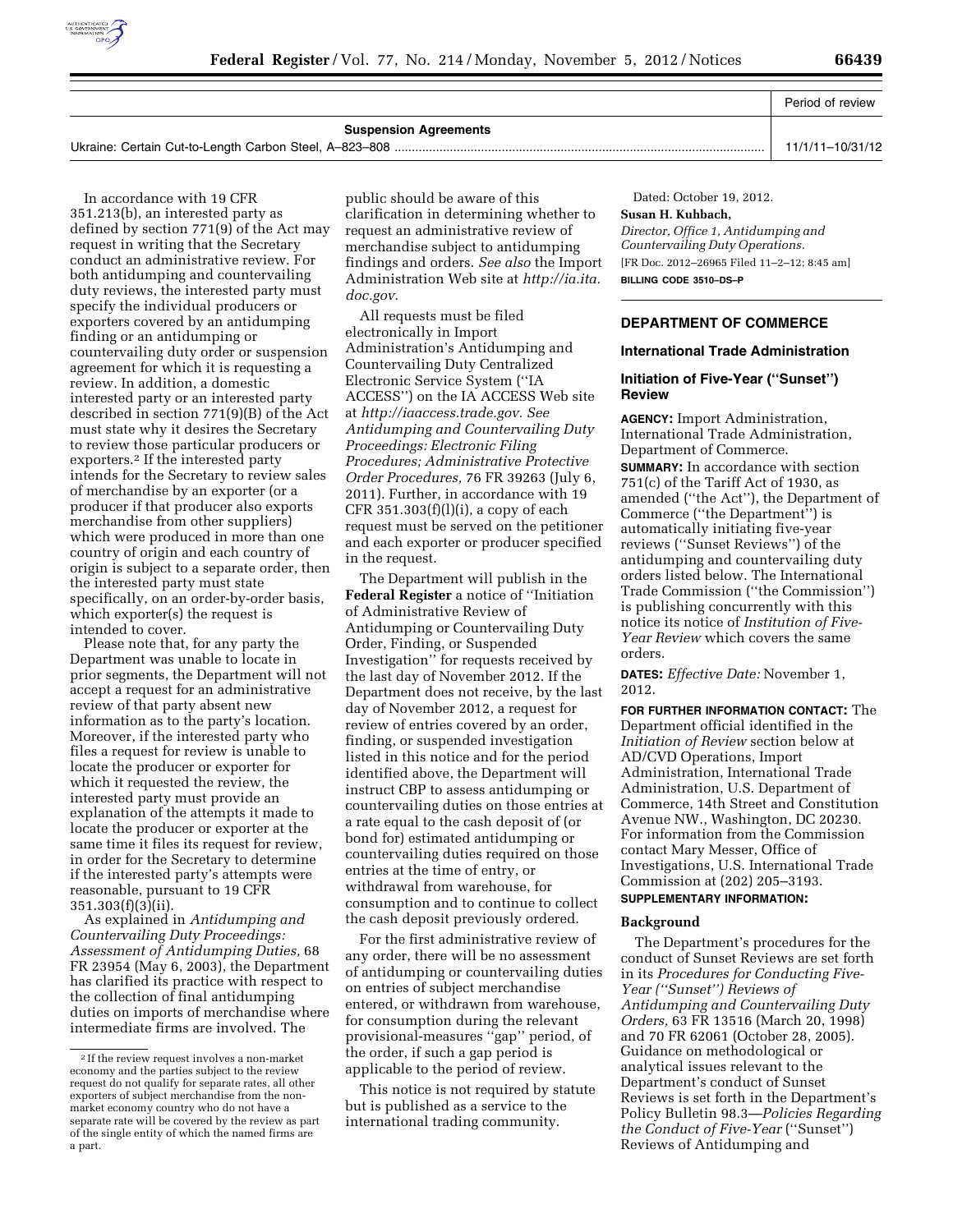Countervailing Duty Orders: Policy Bulletin, 63 FR 18871 (April 16, 1998), and in *Antidumping Proceedings: Calculation of the Weighted-Average Dumping Margin and Assessment Rate*  *in Certain Antidumping Duty Proceedings; Final Modification,* 77 FR 8101 (February 14, 2012).

# **Initiation of Review**

In accordance with 19 CFR 351.218(c), we are initiating Sunset Reviews of the following antidumping and countervailing duty orders:

| DOC Case No. | ITC Case No.        | Country   | Product                                                           | Department contact                                   |
|--------------|---------------------|-----------|-------------------------------------------------------------------|------------------------------------------------------|
| A-570-865    | 731-TA-899          | China     | Steel Flat<br>Certain Hot-Rolled Carbon<br>Products (2nd Review). | Dana Mermelstein, (202) 482-1391.                    |
| A-533-820    | 731-TA-900          | India     | Certain Hot-Rolled Carbon<br>Products (2nd Review).               | Steel Flat   Dana Mermelstein Steel, (202) 482-1391. |
| C-533-821    | 701-TA-405    India |           | Certain Hot-Rolled Carbon<br>Products (2nd Review).               | Steel Flat   David Goldberger, (202) 482-4136.       |
| A-560-812    | 731–TA–901          | Indonesia | Certain Hot-Rolled Carbon<br>Products (2nd Review).               | Steel Flat   Dana Mermelstein, (202) 482-1391.       |
| C-560-813    | 701-TA-406          | Indonesia | Certain Hot-Rolled Carbon<br>Products (2nd Review).               | Steel Flat   David Goldberger, (202) 482-4136.       |
| A-583-835    | 731–TA–906          | Taiwan    | Certain Hot-Rolled Carbon<br>Products (2nd Review).               | Steel Flat   Dana Mermelstein, (202) 482-1391.       |
| A-549-817    | 731-TA-907          | Thailand  | Certain Hot-Rolled Carbon<br>Steel<br>Products (2nd Review).      | Flat I<br>Dana Mermelstein, (202) 482-1391.          |
| C-549-818    | 701-TA-408          | Thailand  | Certain Hot-Rolled Carbon<br>Products (2nd Review).               | Steel Flat   Dana Mermelstein, (202) 482-1391.       |
| A-823-811    | 731–TA–908 …        | Ukraine   | Certain Hot-Rolled Carbon<br>Products (2nd Review).               | Steel Flat   Dana Mermelstein, (202) 482-1391.       |

### **Filing Information**

As a courtesy, we are making information related to Sunset proceedings, including copies of the pertinent statue and Department's regulations, the Department schedule for Sunset Reviews, a listing of past revocations and continuations, and current service lists, available to the public on the Department's Internet Web site at the following address: ''*[http://ia.ita.doc.gov/sunset/.''](http://ia.ita.doc.gov/sunset/)* All submissions in these Sunset Reviews must be filed in accordance with the Department's regulations regarding format, translation, and service of documents. These rules, including electronic filing requirements via Import Administration's Antidumping and Countervailing Duty Centralized Electronic Service System (''IA ACCESS''), can be found at 19 CFR 351.303. *See also Antidumping and Countervailing Duty Proceedings: Electronic Filing Procedures; Administrative Protective Order Procedures,* 76 FR 39263 (July 6, 2011).

This notice serves as a reminder that any party submitting factual information in an AD/CVD proceeding must certify to the accuracy and completeness of that information. *See* section 782(b) of the Act. Parties are hereby reminded that revised certification requirements are in effect for company/government officials as well as their representatives in all AD/CVD investigations or proceedings initiated on or after March 14, 2011. *See Certification of Factual Information to Import Administration During Antidumping and Countervailing Duty* 

*Proceedings: Interim Final Rule,* 76 FR 7491 (February 10, 2011) (''*Interim Final Rule''*) amending 19 CFR 351.303(g)(1) and (2) and supplemented by *Certification of Factual Information To Import Administration During Antidumping and Countervailing Duty Proceedings: Supplemental Interim Final Rule,* 76 FR 54697 (September 2, 2011). The formats for the revised certifications are provided at the end of the *Interim Final Rule.* The Department intends to reject factual submissions if the submitting party does not comply with the revised certification requirements.

Pursuant to 19 CFR 351.103(d), the Department will maintain and make available a service list for these proceedings. To facilitate the timely preparation of the service list(s), it is requested that those seeking recognition as interested parties to a proceeding contact the Department in writing within 10 days of the publication of the Notice of Initiation.

Because deadlines in Sunset Reviews can be very short, we urge interested parties to apply for access to proprietary information under administrative protective order (''APO'') immediately following publication in the **Federal Register** of this notice of initiation by filing a notice of intent to participate. The Department's regulations on submission of proprietary information and eligibility to receive access to business proprietary information under APO can be found at 19 CFR 351.304– 306.

### **Information Required From Interested Parties**

Domestic interested parties defined in section  $771(9)(C)$ ,  $(D)$ ,  $(E)$ ,  $(F)$ , and  $(G)$  of the Act and 19 CFR 351.102(b) wishing to participate in a Sunset Review must respond not later than 15 days after the date of publication in the **Federal Register** of this notice of initiation by filing a notice of intent to participate. The required contents of the notice of intent to participate are set forth at 19 CFR  $351.218(d)(1)(ii)$ . In accordance with the Department's regulations, if we do not receive a notice of intent to participate from at least one domestic interested party by the 15-day deadline, the Department will automatically revoke the order without further review. *See* 19 CFR 351.218(d)(1)(iii).

If we receive an order-specific notice of intent to participate from a domestic interested party, the Department's regulations provide that all parties wishing to participate in a Sunset Review must file complete substantive responses not later than 30 days after the date of publication in the **Federal Register** of this notice of initiation. The required contents of a substantive response, on an order-specific basis, are set forth at 19 CFR 351.218(d)(3). Note that certain information requirements differ for respondent and domestic parties. Also, note that the Department's information requirements are distinct from the Commission's information requirements. Please consult the Department's regulations for information regarding the Department's